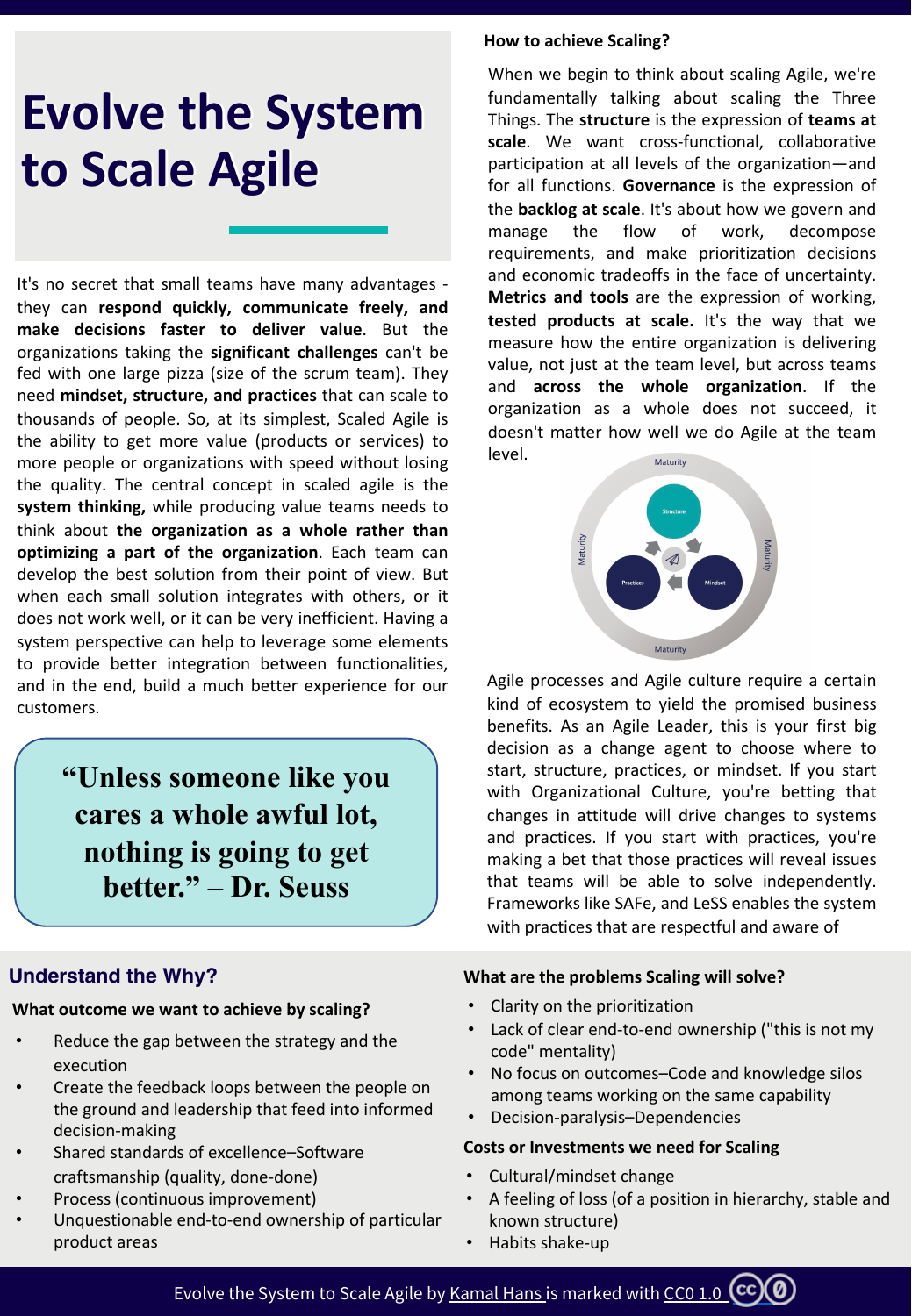constraints and then support and reinforce culture change over time. Frameworks are a way of moving forward, but we believe starting with mindset leads to a stainable change. We can manifest the mindset by guiding scaling principles and through many different practices to build quality software.

#### **Mindset:**

Just like Agile, which is nothing more and nothing less than a set of Values and Principles focused on delivering value to the customer, the transformation team needs its own value and principles. So, we developed principles inspired by agile principles to help teams adopt Agile and assist the team members in understanding Agile values and principles throughout the organization, including the parts that do not organize into agile teams. Our goal is to ensure that everyone understood that things have to evolve, and these principles would be at the center of the team day to day decision-making.

#### **Agile Delivery Structure:**

By agile delivery structure we mean the combination of things that have a tangible presence, like a business and reporting structures, organization charts, policies, systems of all kinds that determine workflow and the ability of products (and value) to flow from teams to customers. Dependencies in organizations kill Agility. When we have small teams, managing dependencies is easier. When we have multiple teams that are working toward common goals, this inter-team communication and coordination can dramatically slow people down. Therefore, our ability to remove dependencies is a key part of our longer-term scaling plan. So create a structure that ensures the end to end ownership. We choose SAFe structure to organize our work.

#### **Scaling Agile Practices**

Many time people ask for Best Agile Practices, we often find that that they want to know what other teams are doing–so they can adapt their practices. But what works at another team may not work for you. Copying what worked elsewhere may not achieve the results you want, and may not help at all. You can learn from what other teams do. But in the end, what matters is how well you satisfy your customers, employees, and stakeholders. And that requires unique scaling practices alongside agile, and engineering practices based on the organization's need to evolve on the unique business model, culture, and value proposition. We are listing some practices at the end of this document to get you inspired; these are the ones we will rely on to improve the effectiveness of SAFe Values and Principles.

#### **Things to look for:**

Scaled Agile has a lot going for it. It will decrease your time-to-market, increase your efficiency, and improve overall quality. You'll see a return on investment faster, and your customers will be happier. Still, Scaling Agile is not that easy, as is portrayed by a number of tech juggernauts. The main reasons the agile transformation fail reported by the 14th Agile state of the report (As shown in the image) are organization resistance, leadership and management behavior, and it is vital we all support it and get deeply involved to make it successful. After all, "an organization can only be as *Agile as it's least Agile* team."

# **Mindset of a Change Agent: Principles**

Our compass to the desired impact and influence leaders



Evolve the System to Scale Agile by <u>Kamal Hans is marked with CC0 1.</u>0  $\left({\rm cc}\right)\!(\delta)$